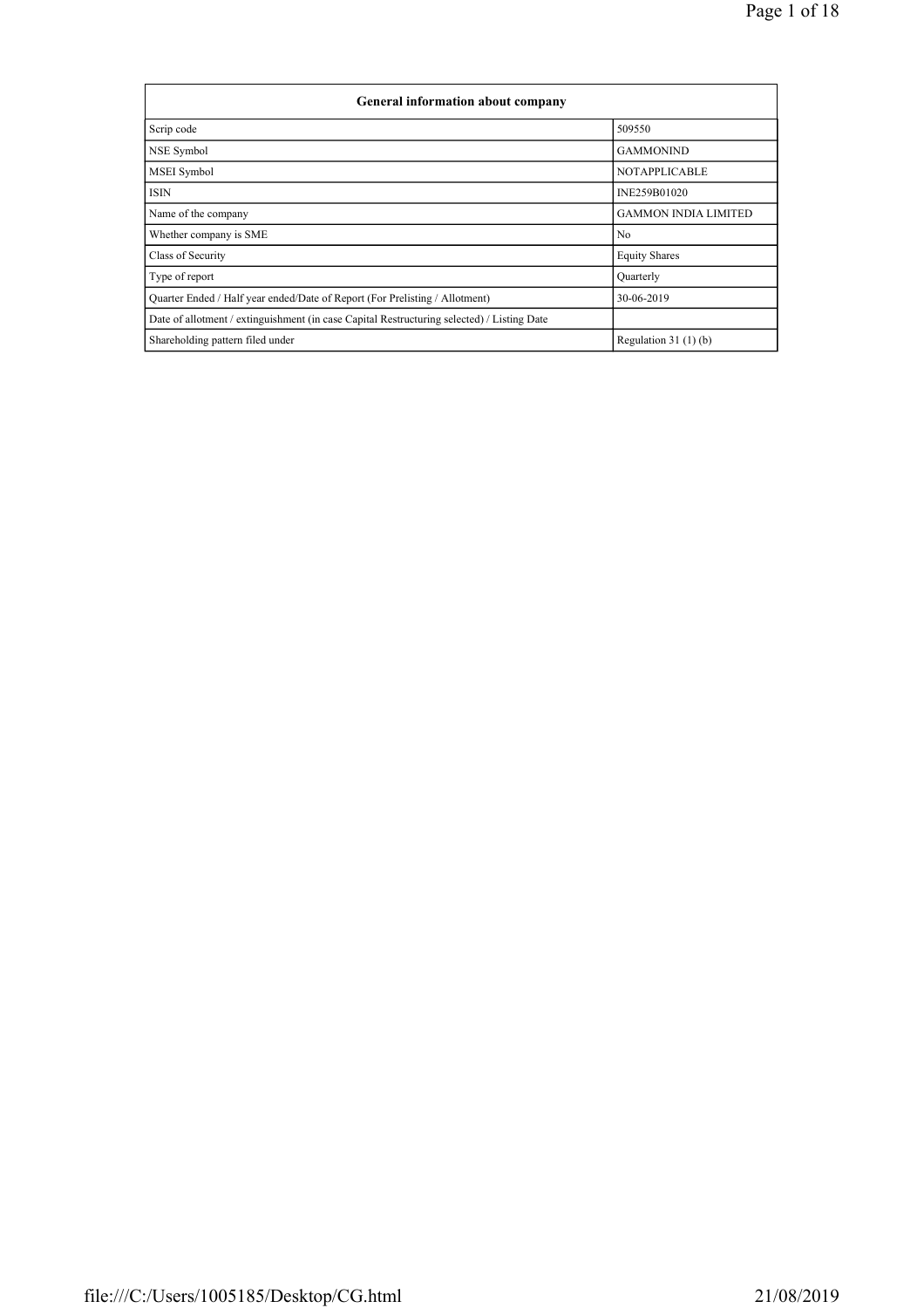|                | <b>Declaration</b>                                                                        |                |                                |                       |                            |  |  |  |  |
|----------------|-------------------------------------------------------------------------------------------|----------------|--------------------------------|-----------------------|----------------------------|--|--|--|--|
| Sr.<br>No.     | Particular                                                                                | Yes/No         | Promoter and<br>Promoter Group | Public<br>shareholder | Non Promoter-Non<br>Public |  |  |  |  |
|                | Whether the Listed Entity has issued any partly paid up<br>shares?                        | N <sub>0</sub> | N <sub>0</sub>                 | No                    | No                         |  |  |  |  |
| $\overline{2}$ | Whether the Listed Entity has issued any Convertible<br>Securities?                       | No             | N <sub>0</sub>                 | No                    | N <sub>0</sub>             |  |  |  |  |
| 3              | Whether the Listed Entity has issued any Warrants?                                        | N <sub>0</sub> | N <sub>0</sub>                 | N <sub>0</sub>        | N <sub>0</sub>             |  |  |  |  |
| $\overline{4}$ | Whether the Listed Entity has any shares against which<br>depository receipts are issued? | No             | N <sub>0</sub>                 | N <sub>0</sub>        | No                         |  |  |  |  |
| 5              | Whether the Listed Entity has any shares in locked-in?                                    | N <sub>0</sub> | N <sub>0</sub>                 | No                    | N <sub>0</sub>             |  |  |  |  |
| 6              | Whether any shares held by promoters are pledge or<br>otherwise encumbered?               | Yes            | Yes                            |                       |                            |  |  |  |  |
| $\overline{7}$ | Whether company has equity shares with differential<br>voting rights?                     | No.            | N <sub>0</sub>                 | No                    | N <sub>0</sub>             |  |  |  |  |
| 8              | Whether the listed entity has any significant beneficial<br>owner?                        | No             |                                |                       |                            |  |  |  |  |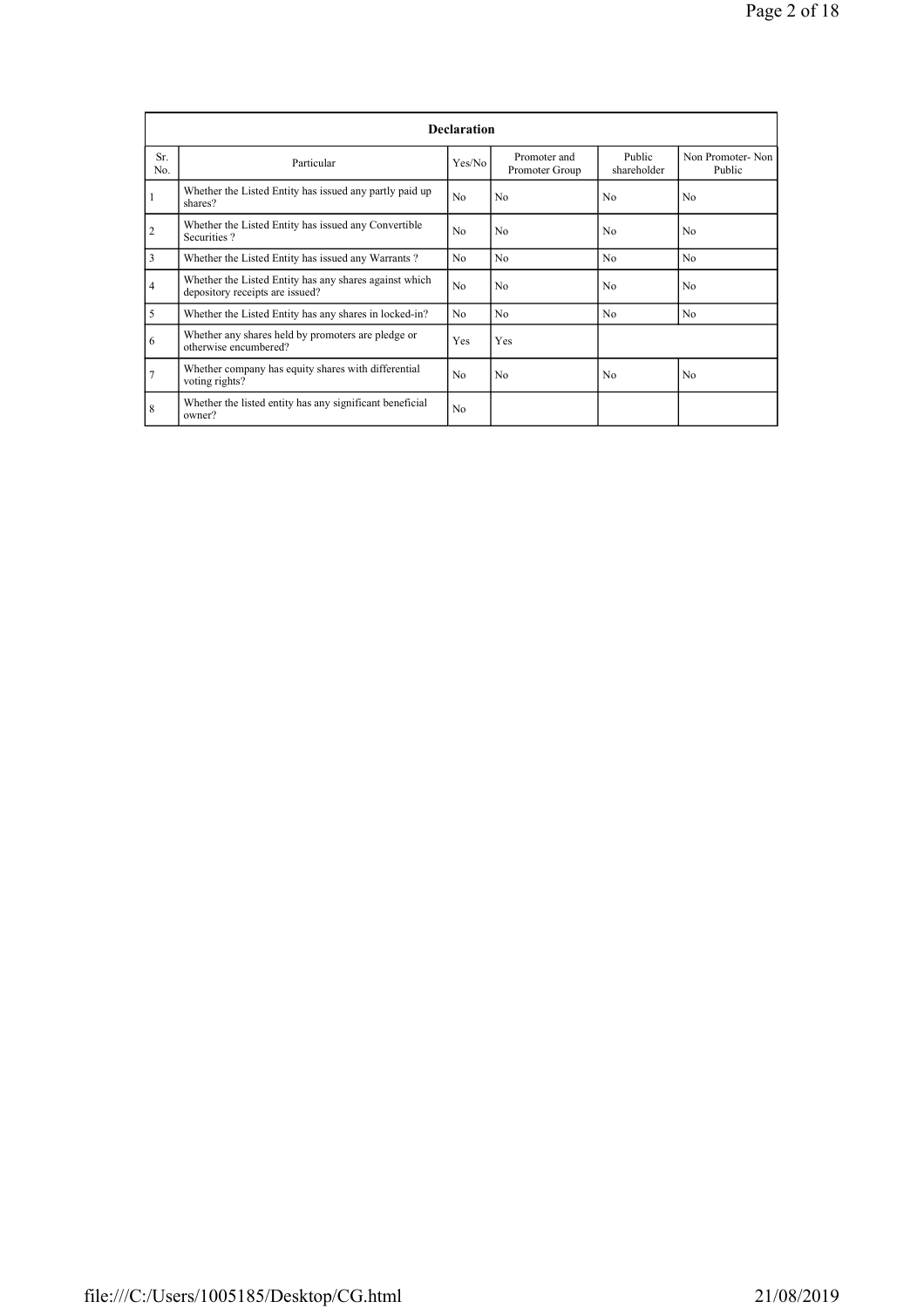|                 | <b>Table I - Summary Statement holding of specified securities</b> |                         |                                        |                                 |                          |                                                                               |                                                                                         |                           |               |                          |                     |                                      |  |
|-----------------|--------------------------------------------------------------------|-------------------------|----------------------------------------|---------------------------------|--------------------------|-------------------------------------------------------------------------------|-----------------------------------------------------------------------------------------|---------------------------|---------------|--------------------------|---------------------|--------------------------------------|--|
|                 |                                                                    |                         | No. of                                 | No.<br>Of<br>Partly             | No. Of<br>shares         | Shareholding<br>as a % of total<br>Total nos.<br>no. of shares<br>shares held |                                                                                         |                           |               | class of securities (IX) |                     | Number of Voting Rights held in each |  |
| Category<br>(1) | Category of<br>shareholder                                         | Nos. Of<br>shareholders | fully paid<br>up equity<br>shares held | paid-<br>up                     | underlying<br>Depository | $(VII) =$                                                                     | (calculated as<br>per SCRR,<br>$(IV)+(V)+$<br>1957) (VIII)<br>As a $%$ of<br>$(A+B+C2)$ | No of Voting (XIV) Rights |               |                          | Total as a          |                                      |  |
|                 | (II)                                                               | (III)                   | (IV)                                   | equity<br>shares<br>held<br>(V) | Receipts<br>(VI)         | (VI)                                                                          |                                                                                         | Class eg:<br>X            | Class<br>eg:y | Total                    | $%$ of<br>$(A+B+C)$ |                                      |  |
| (A)             | Promoter &<br>Promoter<br>Group                                    | 7                       | 42657154                               |                                 |                          | 42657154                                                                      | 11.54                                                                                   | 42657154                  |               | 42657154                 | 11.54               |                                      |  |
| (B)             | Public                                                             | 42724                   | 326915951                              |                                 |                          | 326915951                                                                     | 88.46                                                                                   | 326915951                 |               | 326915951                | 88.46               |                                      |  |
| (C)             | Non<br>Promoter-<br>Non Public                                     |                         |                                        |                                 |                          |                                                                               |                                                                                         |                           |               |                          |                     |                                      |  |
| (C1)            | <b>Shares</b><br>underlying<br>DRs                                 |                         |                                        |                                 |                          |                                                                               |                                                                                         |                           |               |                          |                     |                                      |  |
| (C2)            | Shares held<br>by<br>Employee<br>Trusts                            |                         |                                        |                                 |                          |                                                                               |                                                                                         |                           |               |                          |                     |                                      |  |
|                 | Total                                                              | 42731                   | 369573105                              |                                 |                          | 369573105                                                                     | 100                                                                                     | 369573105                 |               | 369573105                | 100                 |                                      |  |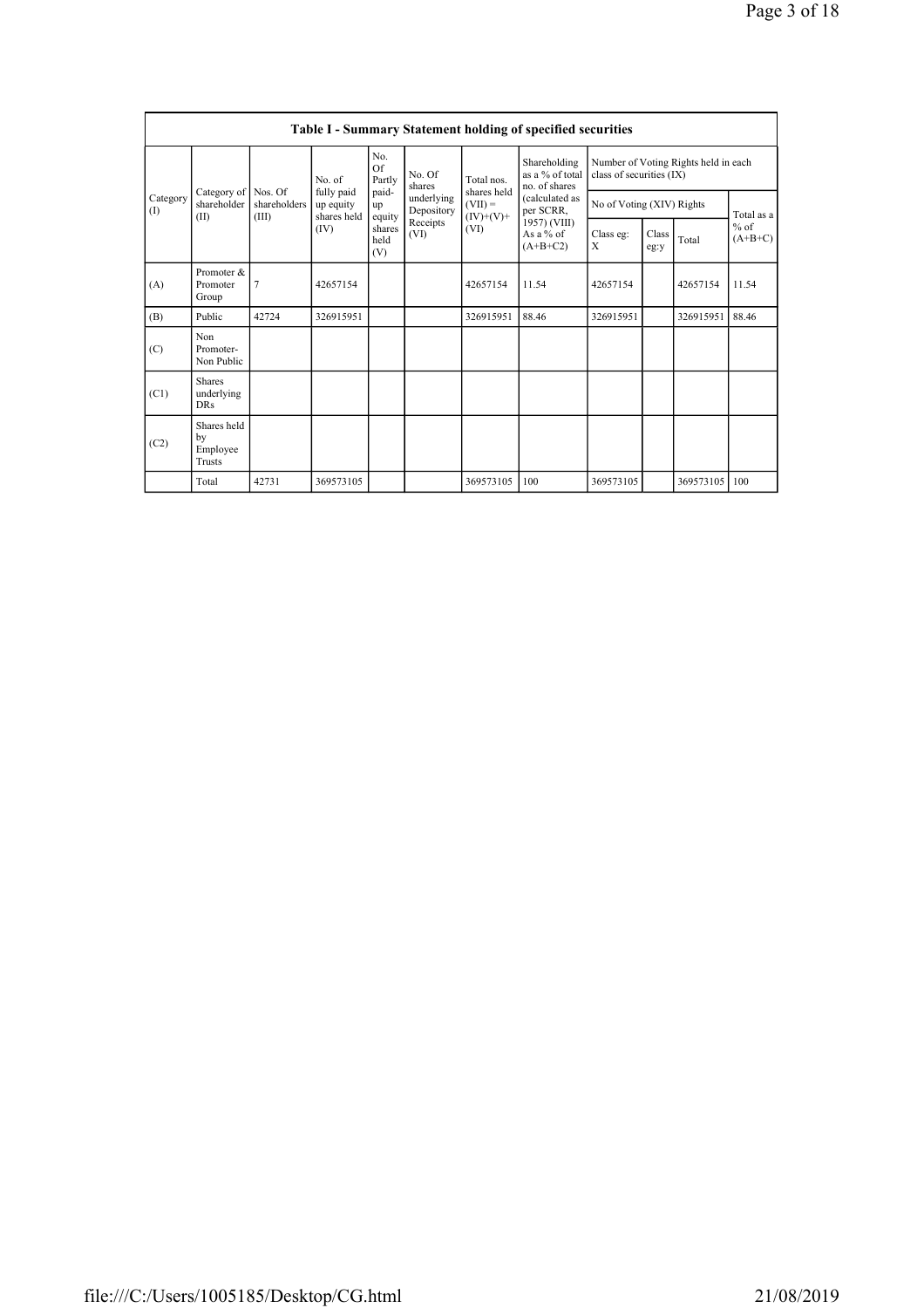| <b>Table I - Summary Statement holding of specified securities</b> |                                           |                                                 |                                                  |                                                                                                                                     |                                                                       |                                        |                                                  |                                                                  |                                                       |                                           |
|--------------------------------------------------------------------|-------------------------------------------|-------------------------------------------------|--------------------------------------------------|-------------------------------------------------------------------------------------------------------------------------------------|-----------------------------------------------------------------------|----------------------------------------|--------------------------------------------------|------------------------------------------------------------------|-------------------------------------------------------|-------------------------------------------|
|                                                                    |                                           | No. Of<br><b>Shares</b><br>Underlying           | No. of<br><b>Shares</b>                          | No. Of<br><b>Shares</b><br>Underlying                                                                                               | Shareholding,<br>as a % assuming<br>full conversion<br>of convertible | Number of<br>Locked in<br>shares (XII) |                                                  | Number of Shares<br>pledged or<br>otherwise<br>encumbered (XIII) |                                                       | Number of<br>equity shares                |
| Category<br>(I)                                                    | Category of<br>shareholder<br>(II)        | Outstanding<br>convertible<br>securities<br>(X) | Underlying<br>Outstanding<br>Warrants<br>$(X_i)$ | Outstanding<br>convertible<br>percentage of<br>securities<br>diluted share<br>and No. Of<br>capital) $(XI)=$<br>Warrants<br>(Xi)(a) | securities (as a<br>$(VII)+(X)$ As a<br>% of $(A+B+C2)$               | No.<br>(a)                             | As a<br>$%$ of<br>total<br>Shares<br>held<br>(b) | No. $(a)$                                                        | As a $\%$<br>of total<br><b>Shares</b><br>held<br>(b) | held in<br>dematerialized<br>form $(XIV)$ |
| (A)                                                                | Promoter &<br>Promoter<br>Group           |                                                 |                                                  |                                                                                                                                     | 11.54                                                                 |                                        |                                                  | 36153699                                                         | 84.75                                                 | 42657154                                  |
| (B)                                                                | Public                                    |                                                 |                                                  |                                                                                                                                     | 88.46                                                                 |                                        |                                                  |                                                                  |                                                       | 318488244                                 |
| (C)                                                                | Non<br>Promoter-<br>Non Public            |                                                 |                                                  |                                                                                                                                     |                                                                       |                                        |                                                  |                                                                  |                                                       |                                           |
| (C1)                                                               | <b>Shares</b><br>underlying<br><b>DRs</b> |                                                 |                                                  |                                                                                                                                     |                                                                       |                                        |                                                  |                                                                  |                                                       |                                           |
| (C2)                                                               | Shares held<br>by<br>Employee<br>Trusts   |                                                 |                                                  |                                                                                                                                     |                                                                       |                                        |                                                  |                                                                  |                                                       |                                           |
|                                                                    | Total                                     |                                                 |                                                  |                                                                                                                                     | 100                                                                   |                                        |                                                  | 36153699                                                         | 9.78                                                  | 361145398                                 |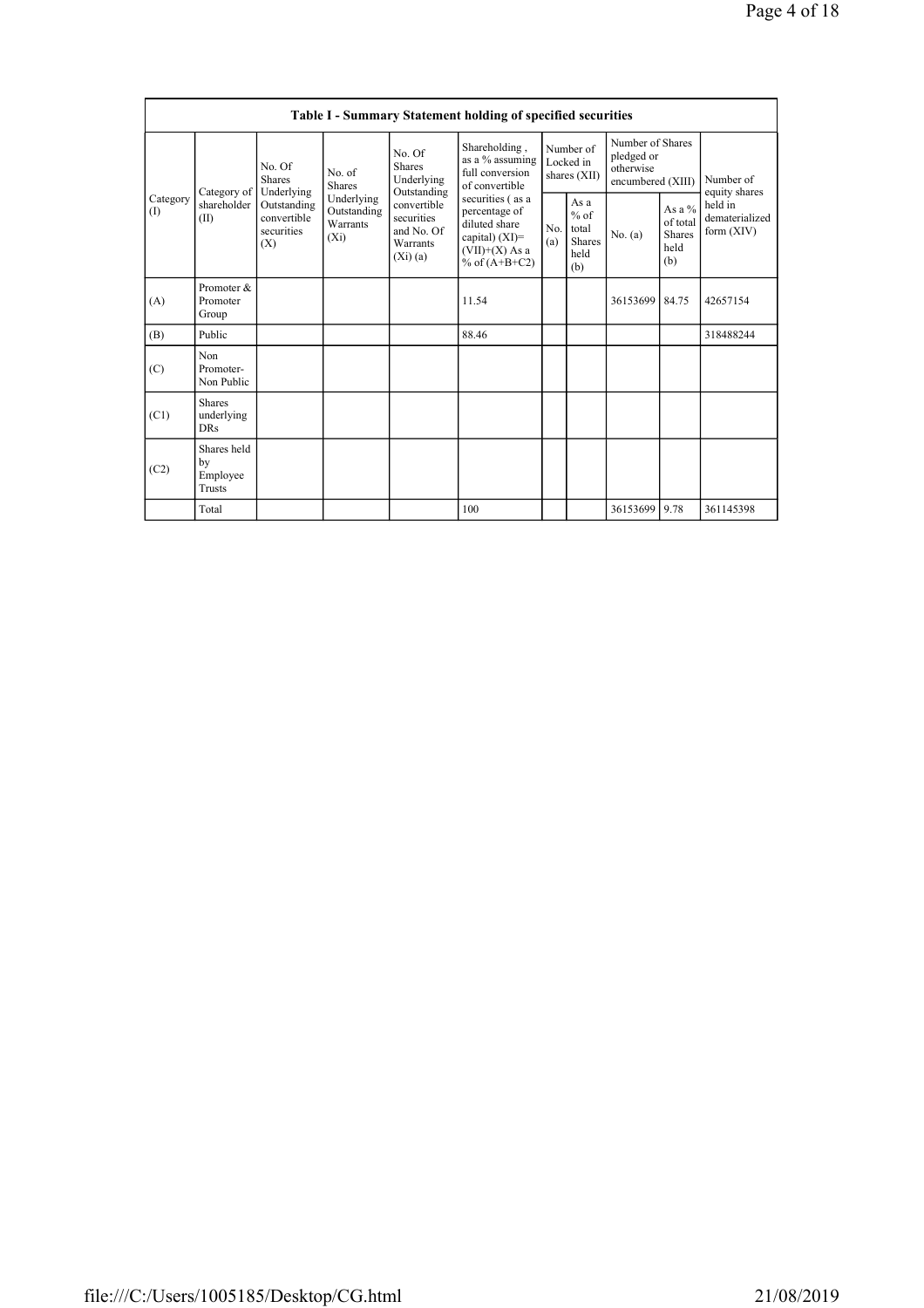|                                                                                                | Table II - Statement showing shareholding pattern of the Promoter and Promoter Group                                |                                  |                                  |                       |                          |                                         |                                                     |                                                                  |               |                 |                                 |
|------------------------------------------------------------------------------------------------|---------------------------------------------------------------------------------------------------------------------|----------------------------------|----------------------------------|-----------------------|--------------------------|-----------------------------------------|-----------------------------------------------------|------------------------------------------------------------------|---------------|-----------------|---------------------------------|
|                                                                                                |                                                                                                                     |                                  | No. of fully                     | No.<br>Of<br>Partly   | No. Of<br>shares         | Total nos.                              | Shareholding<br>as a % of<br>total no. of<br>shares | Number of Voting Rights held in each<br>class of securities (IX) |               |                 |                                 |
| Sr.                                                                                            | Category $&$<br>Name of the<br>Shareholders (I)                                                                     | Nos. Of<br>shareholders<br>(III) | paid up<br>equity<br>shares held | paid-<br>up<br>equity | underlying<br>Depository | shares held<br>$(VII) =$<br>$(IV)+(V)+$ | (calculated<br>as per                               | No of Voting (XIV) Rights                                        |               |                 | Total<br>as a %                 |
|                                                                                                |                                                                                                                     |                                  | (IV)                             | shares<br>held<br>(V) | Receipts<br>(VI)         | (VI)                                    | SCRR,<br>1957) (VIII)<br>As a % of<br>$(A+B+C2)$    | Class eg: X                                                      | Class<br>eg:y | Total           | of<br>Total<br>Voting<br>rights |
| A                                                                                              | Table II - Statement showing shareholding pattern of the Promoter and Promoter Group                                |                                  |                                  |                       |                          |                                         |                                                     |                                                                  |               |                 |                                 |
| (1)                                                                                            | Indian                                                                                                              |                                  |                                  |                       |                          |                                         |                                                     |                                                                  |               |                 |                                 |
| (a)                                                                                            | Individuals/Hindu<br>undivided Family                                                                               | $\overline{c}$                   | 8189479                          |                       |                          | 8189479                                 | 2.22                                                | 8189479                                                          |               | 8189479         | 2.22                            |
| (d)                                                                                            | Any Other<br>(specify)                                                                                              | $\overline{4}$                   | 31381240                         |                       |                          | 31381240                                | 8.49                                                | 31381240                                                         |               | 31381240        | 8.49                            |
| Sub-Total<br>(A)(1)                                                                            |                                                                                                                     | 6                                | 39570719                         |                       |                          | 39570719                                | 10.71                                               | 39570719                                                         |               | 39570719        | 10.71                           |
| (2)                                                                                            | Foreign                                                                                                             |                                  |                                  |                       |                          |                                         |                                                     |                                                                  |               |                 |                                 |
| (e)                                                                                            | Any Other<br>(specify)                                                                                              | $\mathbf{1}$                     | 3086435                          |                       |                          | 3086435                                 | 0.84                                                | 3086435                                                          |               | 3086435         | 0.84                            |
| Sub-Total<br>(A)(2)                                                                            |                                                                                                                     | 1                                | 3086435                          |                       |                          | 3086435                                 | 0.84                                                | 3086435                                                          |               | 3086435         | 0.84                            |
| Total<br>Shareholding<br>of Promoter<br>and<br>Promoter<br>Group $(A)=$<br>$(A)(1)+(A)$<br>(2) |                                                                                                                     | 7                                | 42657154                         |                       |                          | 42657154                                | 11.54                                               | 42657154                                                         |               | 42657154        | 11.54                           |
| B                                                                                              | Table III - Statement showing shareholding pattern of the Public shareholder                                        |                                  |                                  |                       |                          |                                         |                                                     |                                                                  |               |                 |                                 |
| (1)                                                                                            | Institutions                                                                                                        |                                  |                                  |                       |                          |                                         |                                                     |                                                                  |               |                 |                                 |
| (e)                                                                                            | Foreign Portfolio<br>Investors                                                                                      | $\mathbf{1}$                     | 139302                           |                       |                          | 139302                                  | 0.04                                                | 139302                                                           |               | 139302          | 0.04                            |
| (f)                                                                                            | Financial<br>Institutions/<br><b>Banks</b>                                                                          | 26                               | 231107867                        |                       |                          | 231107867                               | 62.53                                               | 231107867                                                        |               | 231107867       | 62.53                           |
| (i)                                                                                            | Any Other<br>(specify)                                                                                              | $\sqrt{2}$                       | 4124596                          |                       |                          | 4124596                                 | 1.12                                                | 4124596                                                          |               | 4124596         | 1.12                            |
| Sub-Total<br>(B)(1)                                                                            |                                                                                                                     | 29                               | 235371765                        |                       |                          | 235371765                               | 63.69                                               | 235371765                                                        |               | 235371765 63.69 |                                 |
| (3)                                                                                            | Non-institutions                                                                                                    |                                  |                                  |                       |                          |                                         |                                                     |                                                                  |               |                 |                                 |
| (a(i))                                                                                         | Individuals -<br>i.Individual<br>shareholders<br>holding nominal<br>share capital up<br>to Rs. 2 lakhs.             | 40604                            | 55652549                         |                       |                          | 55652549                                | 15.06                                               | 55652549                                                         |               | 55652549        | 15.06                           |
| (a(ii))                                                                                        | Individuals - ii.<br>Individual<br>shareholders<br>holding nominal<br>share capital in<br>excess of Rs. 2<br>lakhs. | 45                               | 9777974                          |                       |                          | 9777974                                 | 2.65                                                | 9777974                                                          |               | 9777974         | 2.65                            |
| (b)                                                                                            | NBFCs registered<br>with RBI                                                                                        | $\overline{7}$                   | 72858                            |                       |                          | 72858                                   | 0.02                                                | 72858                                                            |               | 72858           | 0.02                            |
| (e)                                                                                            | Any Other<br>(specify)                                                                                              | 2039                             | 26040805                         |                       |                          | 26040805                                | 7.05                                                | 26040805                                                         |               | 26040805        | 7.05                            |
| Sub-Total<br>(B)(3)                                                                            |                                                                                                                     | 42695                            | 91544186                         |                       |                          | 91544186                                | 24.77                                               | 91544186                                                         |               | 91544186        | 24.77                           |
| <b>Total Public</b><br>Shareholding<br>$(B)= (B)(1) +$<br>$(B)(2)+(B)$<br>(3)                  |                                                                                                                     | 42724                            | 326915951                        |                       |                          | 326915951 88.46                         |                                                     | 326915951                                                        |               | 326915951       | 88.46                           |
| $\mathbf C$                                                                                    | Table IV - Statement showing shareholding pattern of the Non Promoter- Non Public shareholder                       |                                  |                                  |                       |                          |                                         |                                                     |                                                                  |               |                 |                                 |
| Total<br>$(A+B+C2)$                                                                            |                                                                                                                     | 42731                            | 369573105                        |                       |                          | 369573105                               | 100                                                 | 369573105                                                        |               | 369573105       | 100                             |
| Total<br>$(A+B+C)$                                                                             |                                                                                                                     | 42731                            | 369573105                        |                       |                          | 369573105                               | 100                                                 | 369573105                                                        |               | 369573105 100   |                                 |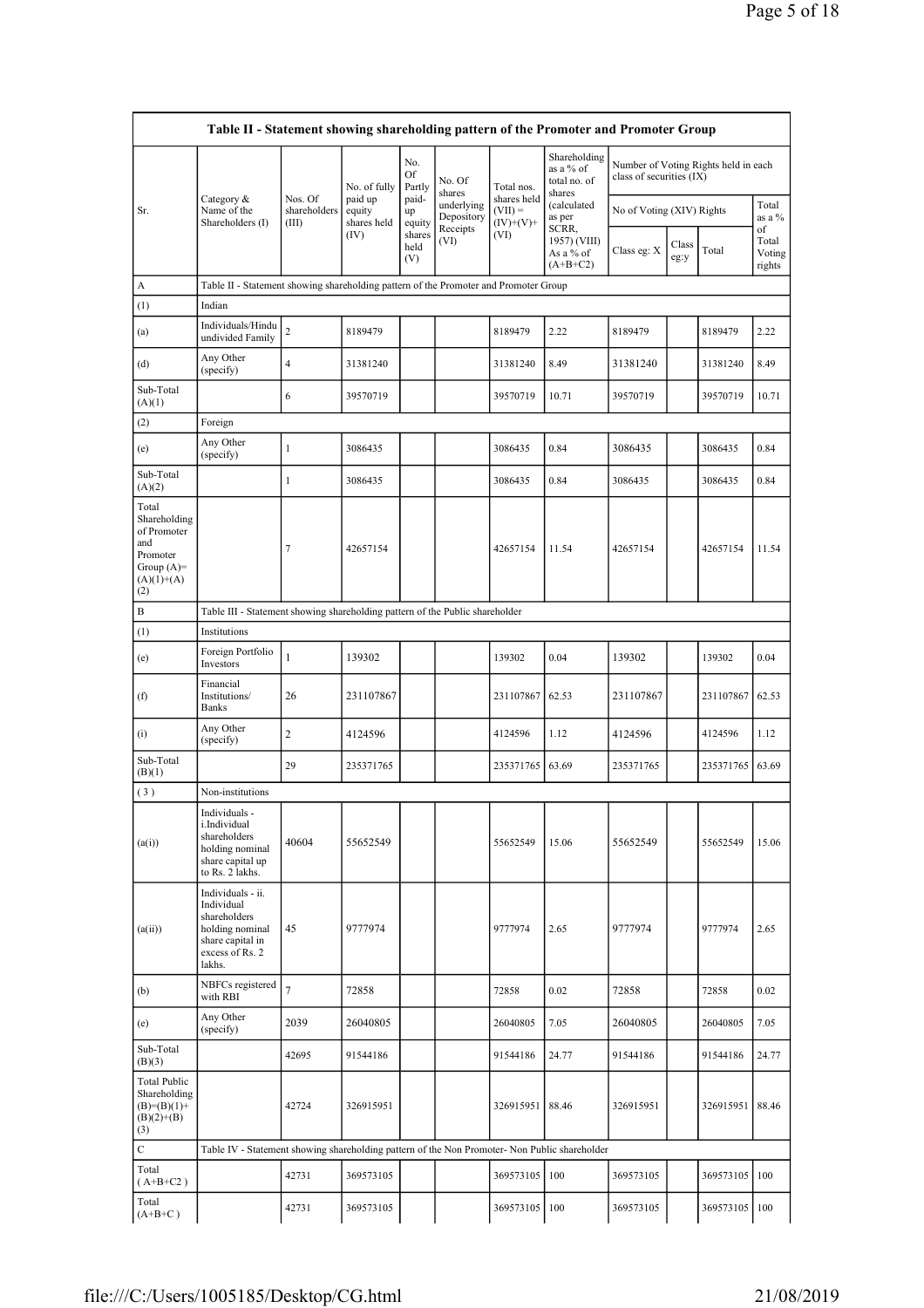Page 6 of 18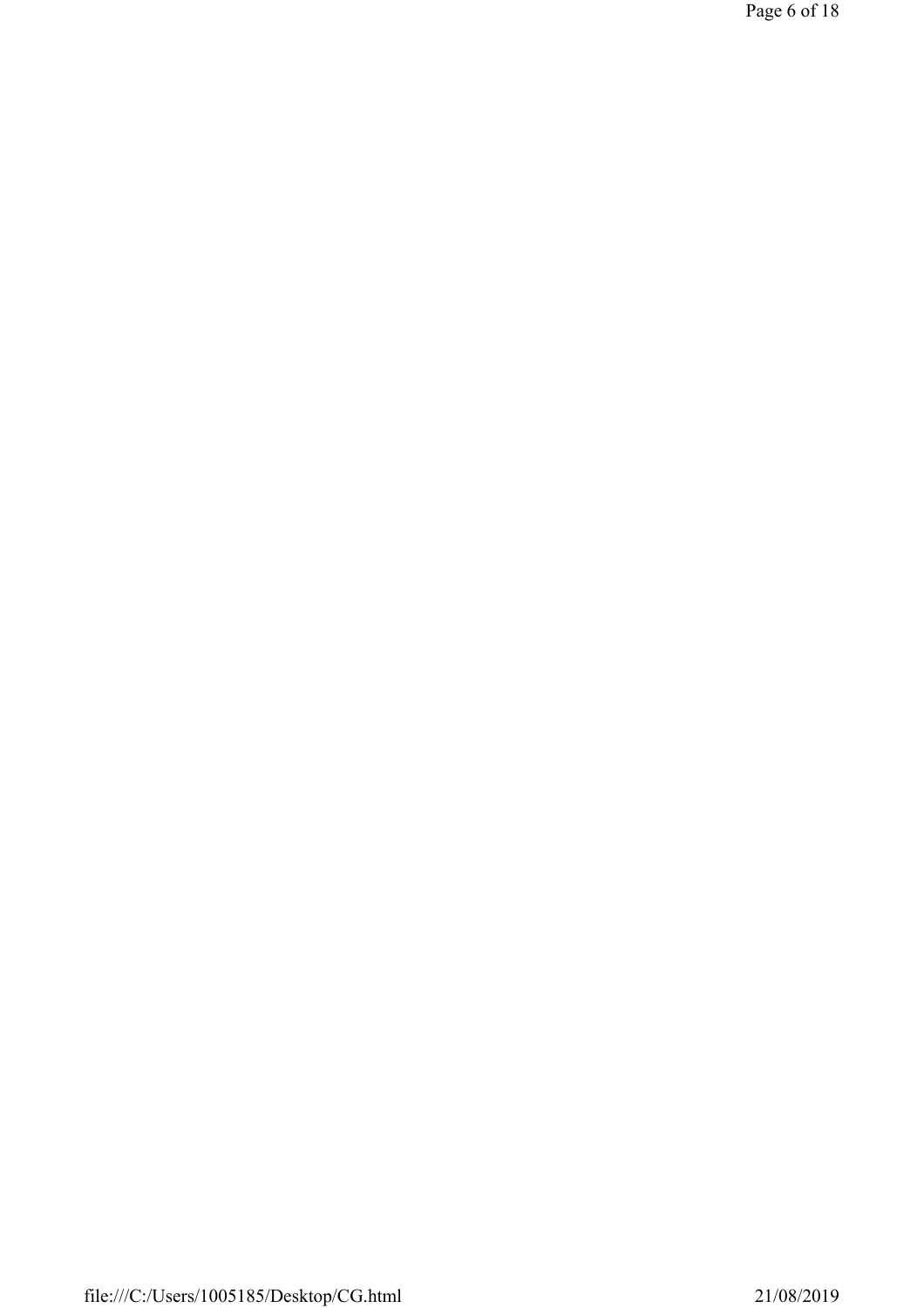|                                                                                        | Table II - Statement showing shareholding pattern of the Promoter and Promoter Group |                                       |                                                           |                                                                                                                              |                                        |                                             |                                                                  |                                                                                             |                            |
|----------------------------------------------------------------------------------------|--------------------------------------------------------------------------------------|---------------------------------------|-----------------------------------------------------------|------------------------------------------------------------------------------------------------------------------------------|----------------------------------------|---------------------------------------------|------------------------------------------------------------------|---------------------------------------------------------------------------------------------|----------------------------|
|                                                                                        | No. Of<br><b>Shares</b><br>Underlying                                                | No. of<br><b>Shares</b><br>Underlying | No. Of Shares<br>Underlying<br>Outstanding<br>convertible | Shareholding, as a<br>% assuming full<br>conversion of<br>convertible                                                        | Number of<br>Locked in<br>shares (XII) |                                             | Number of Shares<br>pledged or<br>otherwise<br>encumbered (XIII) |                                                                                             | Number of<br>equity shares |
| Sr.                                                                                    | Outstanding<br>convertible<br>securities $(X)$                                       | Outstanding<br>Warrants<br>$(X_i)$    | securities and<br>No. Of<br>Warrants (Xi)<br>(a)          | securities (as a<br>percentage of<br>diluted share<br>No.<br>capital) $(XI)$ =<br>(a)<br>$(VII)+(X)$ As a %<br>of $(A+B+C2)$ |                                        | As a %<br>of total<br>Shares<br>held<br>(b) | No. (a)                                                          | held in<br>As a $%$<br>dematerialized<br>of total<br>form (XIV)<br><b>Shares</b><br>held(b) |                            |
| A                                                                                      |                                                                                      |                                       |                                                           | Table II - Statement showing shareholding pattern of the Promoter and Promoter Group                                         |                                        |                                             |                                                                  |                                                                                             |                            |
| (1)                                                                                    | Indian                                                                               |                                       |                                                           |                                                                                                                              |                                        |                                             |                                                                  |                                                                                             |                            |
| (a)                                                                                    |                                                                                      |                                       |                                                           | 2.22                                                                                                                         |                                        |                                             | 8172459                                                          | 99.79                                                                                       | 8189479                    |
| (d)                                                                                    |                                                                                      |                                       |                                                           | 8.49                                                                                                                         |                                        |                                             | 27981240                                                         | 89.17                                                                                       | 31381240                   |
| Sub-Total (A)<br>(1)                                                                   |                                                                                      |                                       |                                                           | 10.71                                                                                                                        |                                        |                                             | 36153699                                                         | 91.36                                                                                       | 39570719                   |
| (2)                                                                                    | Foreign                                                                              |                                       |                                                           |                                                                                                                              |                                        |                                             |                                                                  |                                                                                             |                            |
| (e)                                                                                    |                                                                                      |                                       |                                                           | 0.84                                                                                                                         |                                        |                                             | $\boldsymbol{0}$                                                 | $\boldsymbol{0}$                                                                            | 3086435                    |
| Sub-Total $(A)$<br>(2)                                                                 |                                                                                      |                                       |                                                           | 0.84                                                                                                                         |                                        |                                             | $\mathbf{0}$                                                     | $\mathbf{0}$                                                                                | 3086435                    |
| Total<br>Shareholding<br>of Promoter<br>and Promoter<br>Group $(A)=A)$<br>$(1)+(A)(2)$ |                                                                                      |                                       |                                                           | 11.54                                                                                                                        |                                        |                                             | 36153699 84.75                                                   |                                                                                             | 42657154                   |
| B                                                                                      |                                                                                      |                                       |                                                           | Table III - Statement showing shareholding pattern of the Public shareholder                                                 |                                        |                                             |                                                                  |                                                                                             |                            |
| (1)                                                                                    | Institutions                                                                         |                                       |                                                           |                                                                                                                              |                                        |                                             |                                                                  |                                                                                             |                            |
| (e)                                                                                    |                                                                                      |                                       |                                                           | 0.04                                                                                                                         |                                        |                                             |                                                                  |                                                                                             | 139302                     |
| (f)                                                                                    |                                                                                      |                                       |                                                           | 62.53                                                                                                                        |                                        |                                             |                                                                  |                                                                                             | 231103902                  |
| (i)                                                                                    |                                                                                      |                                       |                                                           | 1.12                                                                                                                         |                                        |                                             |                                                                  |                                                                                             | 4124496                    |
| $Sub-Total(B)$<br>(1)                                                                  |                                                                                      |                                       |                                                           | 63.69                                                                                                                        |                                        |                                             |                                                                  |                                                                                             | 235367700                  |
| (3)                                                                                    | Non-institutions                                                                     |                                       |                                                           |                                                                                                                              |                                        |                                             |                                                                  |                                                                                             |                            |
| (a(i))                                                                                 |                                                                                      |                                       |                                                           | 15.06                                                                                                                        |                                        |                                             |                                                                  |                                                                                             | 55091587                   |
| (a(ii))                                                                                |                                                                                      |                                       |                                                           | 2.65                                                                                                                         |                                        |                                             |                                                                  |                                                                                             | 9052174                    |
| (b)                                                                                    |                                                                                      |                                       |                                                           | 0.02                                                                                                                         |                                        |                                             |                                                                  |                                                                                             | 72858                      |
| (e)                                                                                    |                                                                                      |                                       |                                                           | 7.05                                                                                                                         |                                        |                                             |                                                                  |                                                                                             | 18903925                   |
| Sub-Total (B)<br>(3)                                                                   |                                                                                      |                                       |                                                           | 24.77                                                                                                                        |                                        |                                             |                                                                  |                                                                                             | 83120544                   |
| <b>Total Public</b><br>Shareholding<br>$(B)= (B)(1) +$<br>$(B)(2)+(B)(3)$              |                                                                                      |                                       |                                                           | 88.46                                                                                                                        |                                        |                                             |                                                                  |                                                                                             | 318488244                  |
| C                                                                                      |                                                                                      |                                       |                                                           | Table IV - Statement showing shareholding pattern of the Non Promoter- Non Public shareholder                                |                                        |                                             |                                                                  |                                                                                             |                            |
| Total<br>$(A+B+C2)$                                                                    |                                                                                      |                                       |                                                           | 100                                                                                                                          |                                        |                                             |                                                                  |                                                                                             | 361145398                  |
| Total<br>$(A+B+C)$                                                                     |                                                                                      |                                       |                                                           | 100                                                                                                                          |                                        |                                             | 36153699                                                         | 9.78                                                                                        | 361145398                  |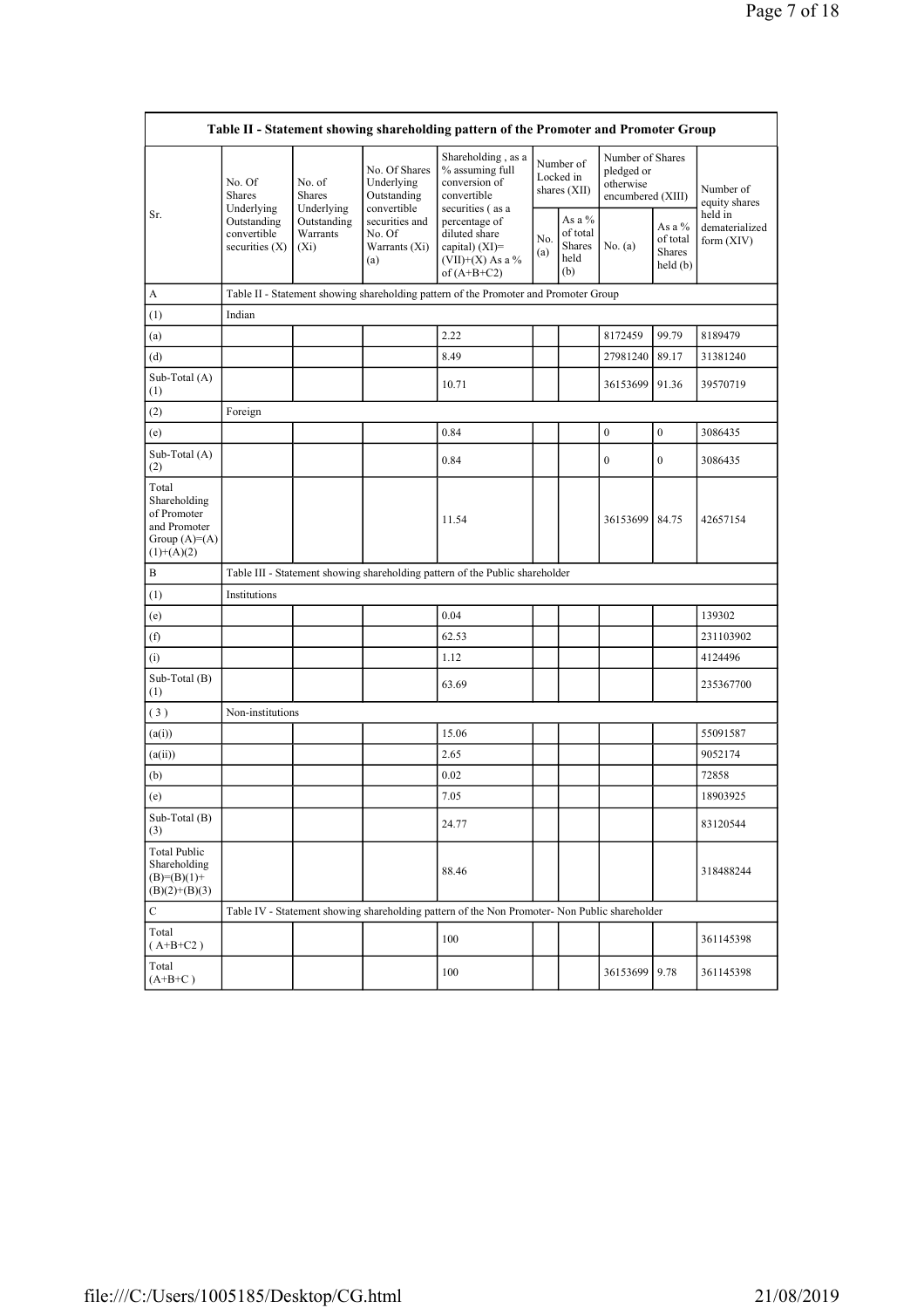|                                                                                                                                                                                           |                                                               | Individuals/Hindu undivided Family |                       |
|-------------------------------------------------------------------------------------------------------------------------------------------------------------------------------------------|---------------------------------------------------------------|------------------------------------|-----------------------|
| Searial No.                                                                                                                                                                               | $\mathbf{1}$                                                  | $\overline{c}$                     |                       |
| Name of the<br>Shareholders (I)                                                                                                                                                           | Abhijit Rajan                                                 | Jagdish Rajan                      | Click here to go back |
| PAN(II)                                                                                                                                                                                   | AAEPR0342J                                                    | AACPR1248M                         | Total                 |
| No. of fully paid<br>up equity shares<br>held (IV)                                                                                                                                        | 8172459                                                       | 17020                              | 8189479               |
| No. Of Partly paid-<br>up equity shares<br>held(V)                                                                                                                                        |                                                               |                                    |                       |
| No. Of shares<br>underlying<br>Depository<br>Receipts (VI)                                                                                                                                |                                                               |                                    |                       |
| Total nos. shares<br>held $(VII) = (IV) +$<br>$(V)$ + $(VI)$                                                                                                                              | 8172459                                                       | 17020                              | 8189479               |
| Shareholding as a<br>% of total no. of<br>shares (calculated<br>as per SCRR,<br>1957) (VIII) As a<br>% of $(A+B+C2)$                                                                      | 2.21                                                          | $\boldsymbol{0}$                   | 2.22                  |
|                                                                                                                                                                                           | Number of Voting Rights held in each class of securities (IX) |                                    |                       |
| Class eg: $X$                                                                                                                                                                             | 8172459                                                       | 17020                              | 8189479               |
| Class eg:y                                                                                                                                                                                |                                                               |                                    |                       |
| Total                                                                                                                                                                                     | 8172459                                                       | 17020                              | 8189479               |
| Total as a % of<br><b>Total Voting rights</b>                                                                                                                                             | 2.21                                                          | $\boldsymbol{0}$                   | 2.22                  |
| No. Of Shares<br>Underlying<br>Outstanding<br>convertible<br>securities (X)                                                                                                               |                                                               |                                    |                       |
| No. of Shares<br>Underlying<br>Outstanding<br>Warrants (Xi)                                                                                                                               |                                                               |                                    |                       |
| No. Of Shares<br>Underlying<br>Outstanding<br>convertible<br>securities and No.<br>Of Warrants (Xi)<br>(a)                                                                                |                                                               |                                    |                       |
| Shareholding, as a<br>% assuming full<br>conversion of<br>convertible<br>securities (as a<br>percentage of<br>diluted share<br>capital) (XI)= (VII)<br>$+(Xi)(a)$ As a % of<br>$(A+B+C2)$ | 2.21                                                          | $\boldsymbol{0}$                   | 2.22                  |
| Number of Locked in shares (XII)                                                                                                                                                          |                                                               |                                    |                       |
| No. (a)                                                                                                                                                                                   |                                                               |                                    |                       |
| As a % of total<br>Shares held (b)                                                                                                                                                        |                                                               |                                    |                       |
|                                                                                                                                                                                           | Number of Shares pledged or otherwise encumbered (XIII)       |                                    |                       |
| No. (a)                                                                                                                                                                                   | 8172459                                                       | $\boldsymbol{0}$                   | 8172459               |
| As a % of total<br>Shares held (b)                                                                                                                                                        | 100                                                           | $\boldsymbol{0}$                   | 99.79                 |
| Number of equity<br>shares held in<br>dematerialized<br>form (XIV)                                                                                                                        | 8172459                                                       | 17020                              | 8189479               |
| Reason for not providing PAN                                                                                                                                                              |                                                               |                                    |                       |
| Reason for not                                                                                                                                                                            |                                                               |                                    |                       |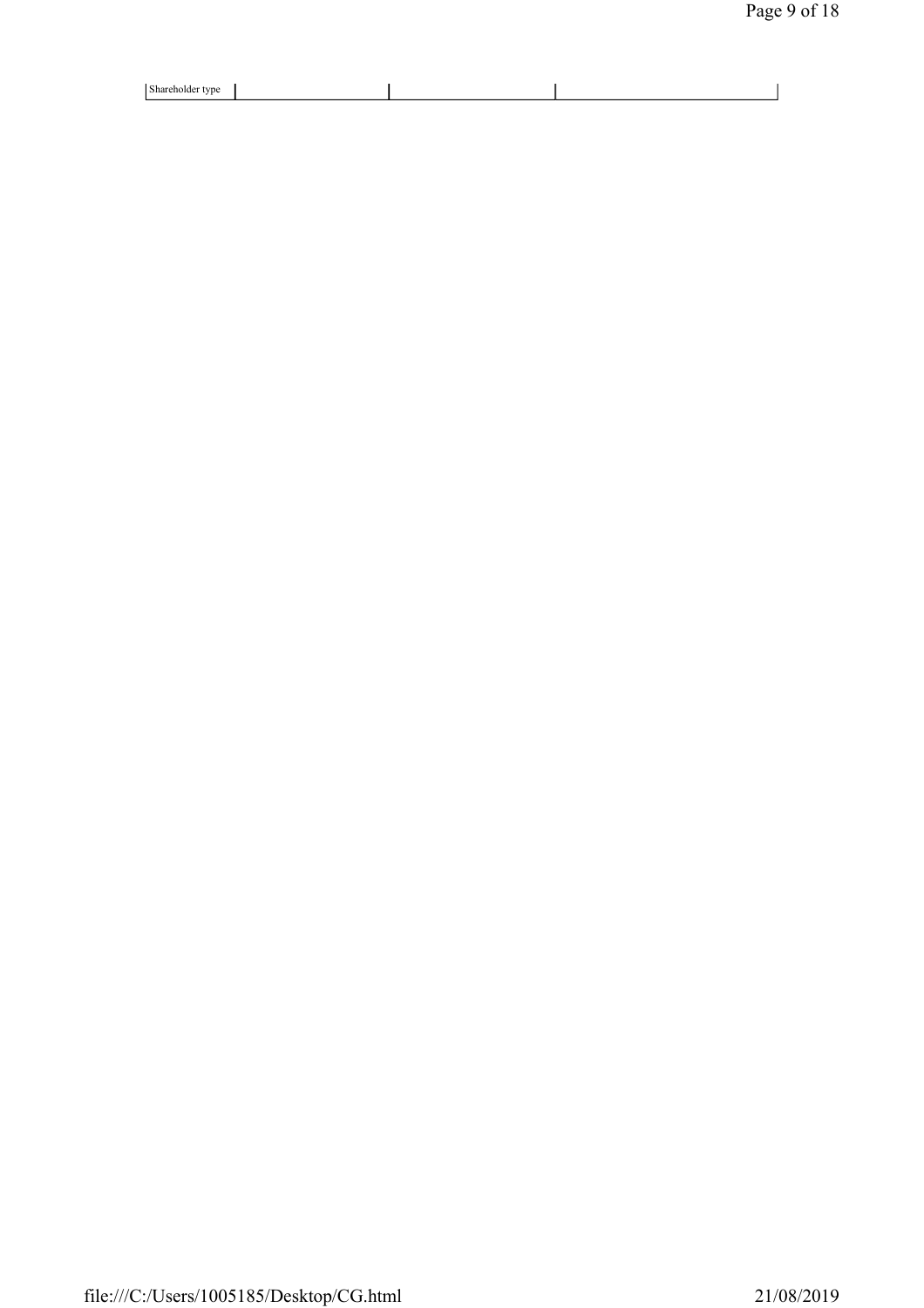| Searial No.                                                                                                                                                                              | $\mathbf{1}$                                            | $\overline{c}$                                                | $\overline{\mathbf{3}}$              | $\overline{4}$                       |                |
|------------------------------------------------------------------------------------------------------------------------------------------------------------------------------------------|---------------------------------------------------------|---------------------------------------------------------------|--------------------------------------|--------------------------------------|----------------|
|                                                                                                                                                                                          |                                                         |                                                               |                                      |                                      | Click here to  |
| Category                                                                                                                                                                                 | <b>Bodies Corporate</b>                                 | <b>Bodies Corporate</b>                                       | <b>Bodies Corporate</b>              | <b>Bodies Corporate</b>              | go back        |
| Name of the<br>Shareholders (I)                                                                                                                                                          | Pacific Energy Pvt<br>Ltd                               | Devyani Estate And<br>Properties Pvt Ltd                      | Nikhita Estate<br>Developers Pvt Ltd | Ellora Organic<br>Industries Pvt Ltd |                |
| PAN(II)                                                                                                                                                                                  | AACCP0544P                                              | AAACD3825H                                                    | AABCN6484D                           | AABCE0815F                           | Total          |
| No. of the<br>Shareholders (I)                                                                                                                                                           | $\mathbf{1}$                                            | $\mathbf{1}$                                                  | $\mathbf{1}$                         | $\mathbf{1}$                         | $\overline{4}$ |
| No. of fully paid<br>up equity shares<br>held (IV)                                                                                                                                       | 17913015                                                | 7182805                                                       | 3485420                              | 2800000                              | 31381240       |
| No. Of Partly paid-<br>up equity shares<br>held(V)                                                                                                                                       |                                                         |                                                               |                                      |                                      |                |
| No. Of shares<br>underlying<br>Depository<br>Receipts (VI)                                                                                                                               |                                                         |                                                               |                                      |                                      |                |
| Total nos. shares<br>held $(VII) = (IV) +$<br>$(V)$ + $(VI)$                                                                                                                             | 17913015                                                | 7182805                                                       | 3485420                              | 2800000                              | 31381240       |
| Shareholding as a<br>% of total no. of<br>shares (calculated<br>as per SCRR,<br>1957) (VIII) As a<br>% of $(A+B+C2)$                                                                     | 4.85                                                    | 1.94                                                          | 0.94                                 | 0.76                                 | 8.49           |
|                                                                                                                                                                                          |                                                         | Number of Voting Rights held in each class of securities (IX) |                                      |                                      |                |
| Class eg: X                                                                                                                                                                              | 17913015                                                | 7182805                                                       | 3485420                              | 2800000                              | 31381240       |
| Class eg:y                                                                                                                                                                               |                                                         |                                                               |                                      |                                      |                |
| Total                                                                                                                                                                                    | 17913015                                                | 7182805                                                       | 3485420                              | 2800000                              | 31381240       |
| Total as a % of<br><b>Total Voting rights</b>                                                                                                                                            | 4.85                                                    | 1.94                                                          | 0.94                                 | 0.76                                 | 8.49           |
| No. Of Shares<br>Underlying<br>Outstanding<br>convertible<br>securities $(X)$                                                                                                            |                                                         |                                                               |                                      |                                      |                |
| No. of Shares<br>Underlying<br>Outstanding<br>Warrants (Xi)                                                                                                                              |                                                         |                                                               |                                      |                                      |                |
| No. Of Shares<br>Underlying<br>Outstanding<br>convertible<br>securities and No.<br>Of Warrants (Xi)<br>(a)                                                                               |                                                         |                                                               |                                      |                                      |                |
| Shareholding, as a<br>% assuming full<br>conversion of<br>convertible<br>securities (as a<br>percentage of<br>diluted share<br>capital) $(XI) = (VII)$<br>$+(X)$ As a % of<br>$(A+B+C2)$ | 4.85                                                    | 1.94                                                          | 0.94                                 | 0.76                                 | 8.49           |
| Number of Locked in shares (XII)                                                                                                                                                         |                                                         |                                                               |                                      |                                      |                |
| No. (a)                                                                                                                                                                                  |                                                         |                                                               |                                      |                                      |                |
| As a % of total<br>Shares held (b)                                                                                                                                                       |                                                         |                                                               |                                      |                                      |                |
|                                                                                                                                                                                          | Number of Shares pledged or otherwise encumbered (XIII) |                                                               |                                      |                                      |                |
| No. (a)                                                                                                                                                                                  | 14513015                                                | 7182805                                                       | 3485420                              | 2800000                              | 27981240       |
| As a % of total<br>Shares held (b)                                                                                                                                                       | 81.02                                                   | 100                                                           | 100                                  | 100                                  | 89.17          |
| Number of equity<br>shares held in                                                                                                                                                       | 17913015                                                | 7182805                                                       | 3485420                              | 2800000                              | 31381240       |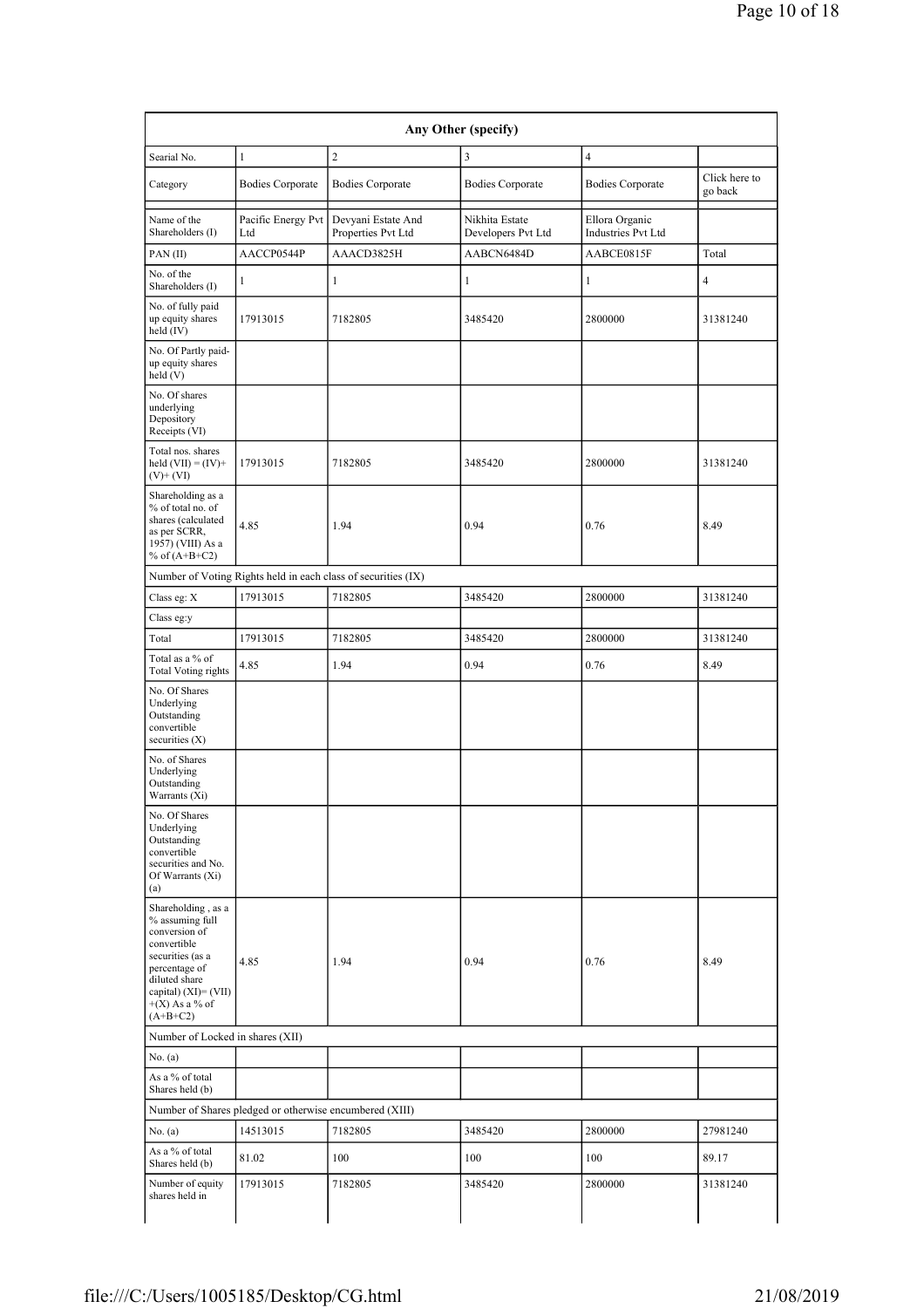| dematerialized<br>form $(XIV)$  |  |  |  |  |  |  |
|---------------------------------|--|--|--|--|--|--|
| Reason for not providing PAN    |  |  |  |  |  |  |
| Reason for not<br>providing PAN |  |  |  |  |  |  |
| Shareholder type                |  |  |  |  |  |  |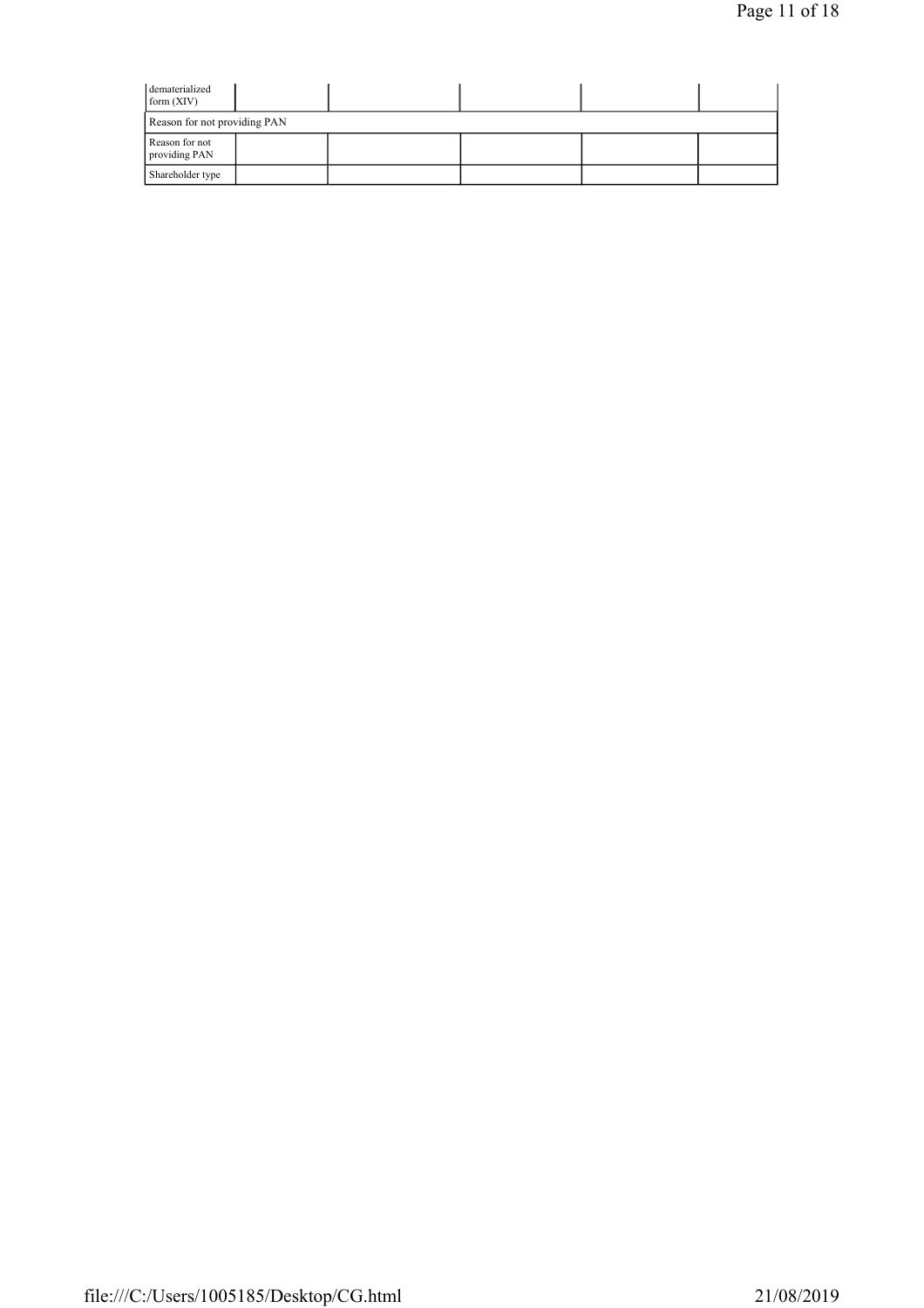| Searial No.                                                                                                                                                                              | $\mathbf{1}$                                                  |                       |
|------------------------------------------------------------------------------------------------------------------------------------------------------------------------------------------|---------------------------------------------------------------|-----------------------|
| Category                                                                                                                                                                                 | <b>Bodies Corporate</b>                                       |                       |
| Name of the<br>Shareholders (I)                                                                                                                                                          | Masayor Enterprises Limited                                   | Click here to go back |
| PAN(II)                                                                                                                                                                                  | AAECM7848R                                                    | Total                 |
| No. of the<br>Shareholders (I)                                                                                                                                                           | $\mathbf{1}$                                                  | $\mathbf{1}$          |
| No. of fully paid<br>up equity shares<br>held (IV)                                                                                                                                       | 3086435                                                       | 3086435               |
| No. Of Partly paid-<br>up equity shares<br>held(V)                                                                                                                                       |                                                               |                       |
| No. Of shares<br>underlying<br>Depository<br>Receipts (VI)                                                                                                                               |                                                               |                       |
| Total nos. shares<br>held $(VII) = (IV) +$<br>$(V)$ + $(VI)$                                                                                                                             | 3086435                                                       | 3086435               |
| Shareholding as a<br>% of total no. of<br>shares (calculated<br>as per SCRR,<br>1957) (VIII) As a<br>% of $(A+B+C2)$                                                                     | 0.84                                                          | 0.84                  |
|                                                                                                                                                                                          | Number of Voting Rights held in each class of securities (IX) |                       |
| Class eg: $\mathbf X$                                                                                                                                                                    | 3086435                                                       | 3086435               |
| Class eg:y                                                                                                                                                                               |                                                               |                       |
| Total                                                                                                                                                                                    | 3086435                                                       | 3086435               |
| Total as a % of<br><b>Total Voting rights</b>                                                                                                                                            | 0.84                                                          | 0.84                  |
| No. Of Shares<br>Underlying<br>Outstanding<br>convertible<br>securities $(X)$<br>No. of Shares<br>Underlying                                                                             |                                                               |                       |
| Outstanding<br>Warrants (Xi)<br>No. Of Shares<br>Underlying<br>Outstanding<br>convertible<br>securities and No.                                                                          |                                                               |                       |
| Of Warrants (Xi)<br>(a)                                                                                                                                                                  |                                                               |                       |
| Shareholding, as a<br>% assuming full<br>conversion of<br>convertible<br>securities (as a<br>percentage of<br>diluted share<br>capital) $(XI) = (VII)$<br>$+(X)$ As a % of<br>$(A+B+C2)$ | 0.84                                                          | 0.84                  |
| Number of Locked in shares (XII)                                                                                                                                                         |                                                               |                       |
| No. (a)                                                                                                                                                                                  |                                                               |                       |
| As a % of total<br>Shares held (b)                                                                                                                                                       |                                                               | $\boldsymbol{0}$      |
|                                                                                                                                                                                          | Number of Shares pledged or otherwise encumbered (XIII)       |                       |
| No. (a)                                                                                                                                                                                  | $\boldsymbol{0}$                                              | $\boldsymbol{0}$      |
| As a % of total<br>Shares held (b)                                                                                                                                                       | $\mathbf{0}$                                                  | $\boldsymbol{0}$      |
| Number of equity<br>shares held in<br>dematerialized                                                                                                                                     | 3086435                                                       | 3086435               |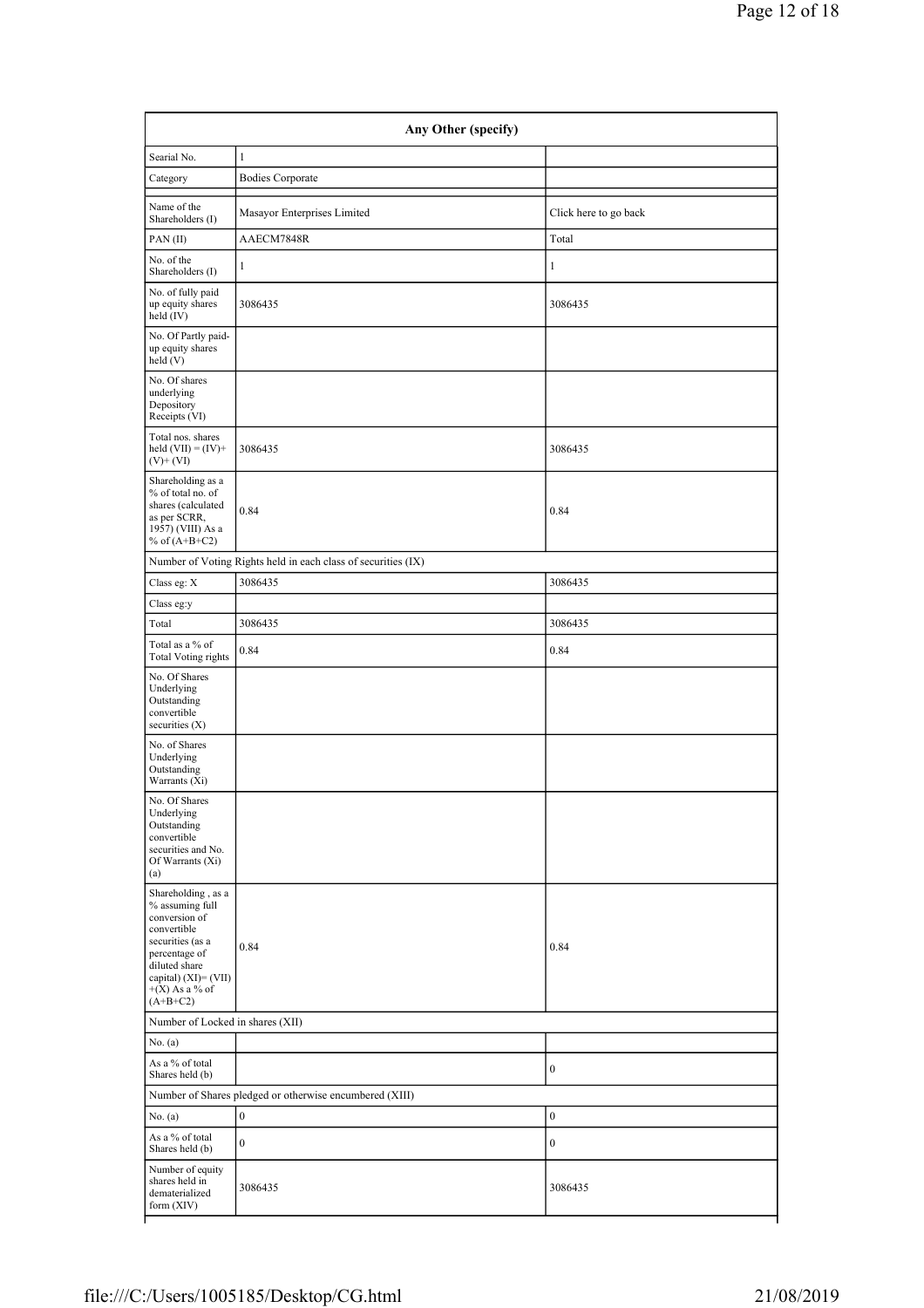|                                 | Reason for not providing PAN |  |  |  |  |  |  |
|---------------------------------|------------------------------|--|--|--|--|--|--|
| Reason for not<br>providing PAN |                              |  |  |  |  |  |  |
| Shareholder type                |                              |  |  |  |  |  |  |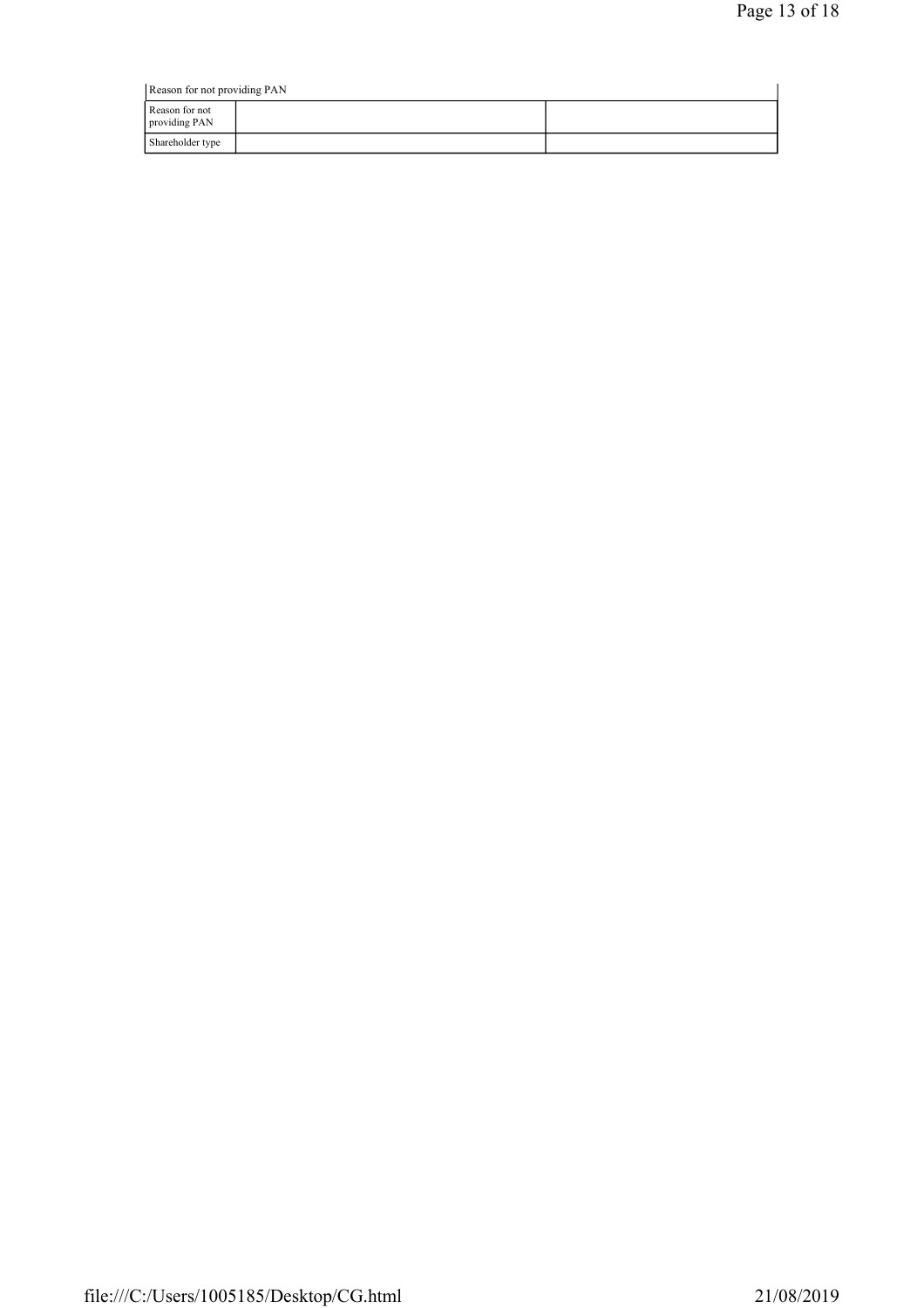| <b>Financial Institutions/ Banks</b>                                                                                                                                                     |                        |                |                         |                   |                   |                   |                   |
|------------------------------------------------------------------------------------------------------------------------------------------------------------------------------------------|------------------------|----------------|-------------------------|-------------------|-------------------|-------------------|-------------------|
| Searial No.                                                                                                                                                                              | $\mathbf{1}$           | $\overline{c}$ | 3                       | $\overline{4}$    | 5                 | 6                 | $\overline{7}$    |
| Name of the<br>Shareholders (I)                                                                                                                                                          | Canara Bank-<br>Mumbai | Icici Bank Ltd | Punjab National<br>Bank | Syndicate<br>Bank | Bank Of<br>Baroda | Allahabad<br>Bank | Idbi Bank<br>Ltd. |
| PAN(II)                                                                                                                                                                                  | AAACC6106G             | AAACI1195H     | AAACP0165G              | AACCS4699E        | AAACB1534F        | AACCA8464F        | AABCI8842G        |
| No. of fully paid<br>up equity shares<br>held (IV)                                                                                                                                       | 52814769               | 39272129       | 24209101                | 22696508          | 22104507          | 19582216          | 14053827          |
| No. Of Partly paid-<br>up equity shares<br>held(V)                                                                                                                                       |                        |                |                         |                   |                   |                   |                   |
| No. Of shares<br>underlying<br>Depository<br>Receipts (VI)                                                                                                                               |                        |                |                         |                   |                   |                   |                   |
| Total nos. shares<br>held $(VII) = (IV) +$<br>$(V)$ + $(VI)$                                                                                                                             | 52814769               | 39272129       | 24209101                | 22696508          | 22104507          | 19582216          | 14053827          |
| Shareholding as a<br>% of total no. of<br>shares (calculated<br>as per SCRR,<br>1957) (VIII) As a<br>% of $(A+B+C2)$                                                                     | 14.29                  | 10.63          | 6.55                    | 6.14              | 5.98              | 5.3               | 3.8               |
| Number of Voting Rights held in each class of securities (IX)                                                                                                                            |                        |                |                         |                   |                   |                   |                   |
| Class eg: X                                                                                                                                                                              | 52814769               | 39272129       | 24209101                | 22696508          | 22104507          | 19582216          | 14053827          |
| Class eg:y                                                                                                                                                                               |                        |                |                         |                   |                   |                   |                   |
| Total                                                                                                                                                                                    | 52814769               | 39272129       | 24209101                | 22696508          | 22104507          | 19582216          | 14053827          |
| Total as a % of<br><b>Total Voting rights</b>                                                                                                                                            | 14.29                  | 10.63          | 6.55                    | 6.14              | 5.98              | 5.3               | 3.8               |
| No. Of Shares<br>Underlying<br>Outstanding<br>convertible<br>securities $(X)$                                                                                                            |                        |                |                         |                   |                   |                   |                   |
| No. of Shares<br>Underlying<br>Outstanding<br>Warrants (Xi)                                                                                                                              |                        |                |                         |                   |                   |                   |                   |
| No. Of Shares<br>Underlying<br>Outstanding<br>convertible<br>securities and No.<br>Of Warrants (Xi)<br>(a)                                                                               |                        |                |                         |                   |                   |                   |                   |
| Shareholding, as a<br>% assuming full<br>conversion of<br>convertible<br>securities (as a<br>percentage of<br>diluted share<br>capital) $(XI) = (VII)$<br>$+(X)$ As a % of<br>$(A+B+C2)$ | 14.29                  | 10.63          | 6.55                    | 6.14              | 5.98              | 5.3               | 3.8               |
| Number of Locked in shares (XII)                                                                                                                                                         |                        |                |                         |                   |                   |                   |                   |
| No. (a)                                                                                                                                                                                  |                        |                |                         |                   |                   |                   |                   |
| As a % of total<br>Shares held (b)                                                                                                                                                       |                        |                |                         |                   |                   |                   |                   |
| Number of equity<br>shares held in<br>dematerialized<br>form (XIV)                                                                                                                       | 52814769               | 39272129       | 24209101                | 22696508          | 22104507          | 19582216          | 14053827          |
| Reason for not providing PAN                                                                                                                                                             |                        |                |                         |                   |                   |                   |                   |
| Reason for not<br>providing PAN                                                                                                                                                          |                        |                |                         |                   |                   |                   |                   |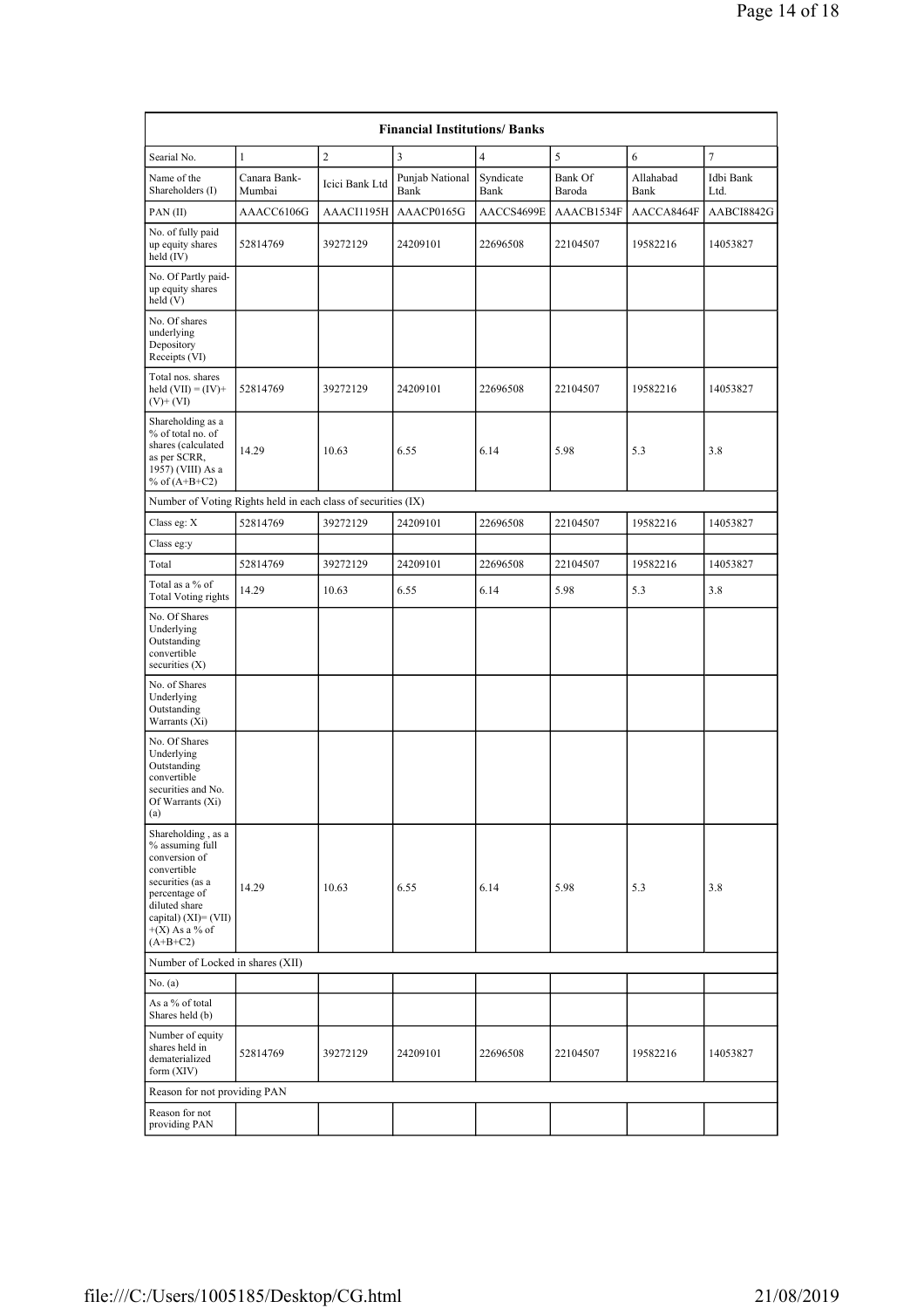| <b>Financial Institutions/ Banks</b>                                                                                                                                                     |                                  |                      |                     |            |                       |  |
|------------------------------------------------------------------------------------------------------------------------------------------------------------------------------------------|----------------------------------|----------------------|---------------------|------------|-----------------------|--|
| Searial No.                                                                                                                                                                              | 8                                | 9                    | 10                  | 11         |                       |  |
| Name of the<br>Shareholders (I)                                                                                                                                                          | Oriental Bank Of Commerce        | United Bank Of India | Union Bank Of India | Uco Bank   | Click here to go back |  |
| PAN(II)                                                                                                                                                                                  | AAACO0191M                       | AAACU5624P           | AAACU0564G          | AAACU3561B | Total                 |  |
| No. of fully paid<br>up equity shares<br>held (IV)                                                                                                                                       | 12389240                         | 6362258              | 5803088             | 4521203    | 223808846             |  |
| No. Of Partly paid-<br>up equity shares<br>held(V)                                                                                                                                       |                                  |                      |                     |            |                       |  |
| No. Of shares<br>underlying<br>Depository<br>Receipts (VI)                                                                                                                               |                                  |                      |                     |            |                       |  |
| Total nos. shares<br>held $(VII) = (IV) +$<br>$(V)$ + $(VI)$                                                                                                                             | 12389240                         | 6362258              | 5803088             | 4521203    | 223808846             |  |
| Shareholding as a<br>% of total no. of<br>shares (calculated<br>as per SCRR,<br>1957) (VIII) As a<br>% of $(A+B+C2)$                                                                     | 3.35                             | 1.72                 | 1.57                | 1.22       | 60.56                 |  |
| Number of Voting Rights held in each class of securities (IX)                                                                                                                            |                                  |                      |                     |            |                       |  |
| Class eg: X                                                                                                                                                                              | 12389240                         | 6362258              | 5803088             | 4521203    | 223808846             |  |
| Class eg:y                                                                                                                                                                               |                                  |                      |                     |            |                       |  |
| Total                                                                                                                                                                                    | 12389240                         | 6362258              | 5803088             | 4521203    | 223808846             |  |
| Total as a % of<br><b>Total Voting rights</b>                                                                                                                                            | 3.35                             | 1.72                 | 1.57                | 1.22       | 60.56                 |  |
| No. Of Shares<br>Underlying<br>Outstanding<br>convertible<br>securities $(X)$                                                                                                            |                                  |                      |                     |            |                       |  |
| No. of Shares<br>Underlying<br>Outstanding<br>Warrants (Xi)                                                                                                                              |                                  |                      |                     |            |                       |  |
| No. Of Shares<br>Underlying<br>Outstanding<br>convertible<br>securities and No.<br>Of Warrants (Xi)<br>(a)                                                                               |                                  |                      |                     |            |                       |  |
| Shareholding, as a<br>% assuming full<br>conversion of<br>convertible<br>securities (as a<br>percentage of<br>diluted share<br>capital) $(XI) = (VII)$<br>$+(X)$ As a % of<br>$(A+B+C2)$ | 3.35                             | 1.72                 | 1.57                | 1.22       | 60.56                 |  |
|                                                                                                                                                                                          | Number of Locked in shares (XII) |                      |                     |            |                       |  |
| No. (a)                                                                                                                                                                                  |                                  |                      |                     |            |                       |  |
| As a % of total<br>Shares held (b)                                                                                                                                                       |                                  |                      |                     |            |                       |  |
| Number of equity<br>shares held in<br>dematerialized<br>form $(XIV)$                                                                                                                     | 12389240                         | 6362258              | 5803088             | 4521203    | 223808846             |  |
| Reason for not providing PAN                                                                                                                                                             |                                  |                      |                     |            |                       |  |
| Reason for not<br>providing PAN                                                                                                                                                          |                                  |                      |                     |            |                       |  |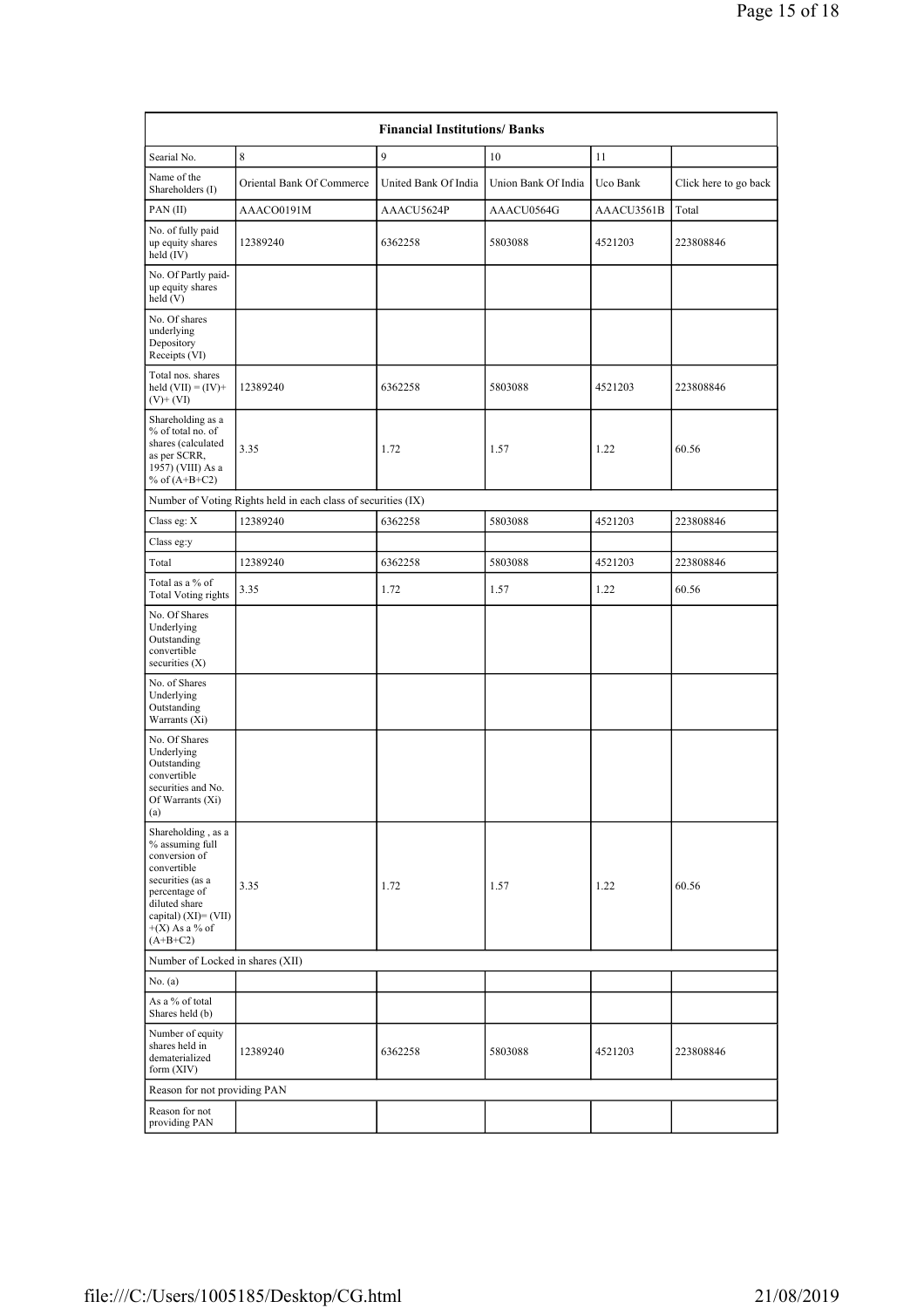| Any Other (specify)                                                                                                                                                                      |                                                               |                       |  |  |  |
|------------------------------------------------------------------------------------------------------------------------------------------------------------------------------------------|---------------------------------------------------------------|-----------------------|--|--|--|
| Searial No.                                                                                                                                                                              | $\mathbf{1}$                                                  |                       |  |  |  |
| Category                                                                                                                                                                                 | Other                                                         |                       |  |  |  |
| Category / More<br>than 1 percentage                                                                                                                                                     | More than 1 percentage of shareholding                        | Click here to go back |  |  |  |
| Name of the<br>Shareholders (I)                                                                                                                                                          | Dbs Bank Limited                                              |                       |  |  |  |
| PAN(II)                                                                                                                                                                                  | AAACT4652J                                                    | Total                 |  |  |  |
| No. of the<br>Shareholders (I)                                                                                                                                                           | $\mathbf{1}$                                                  | $\boldsymbol{0}$      |  |  |  |
| No. of fully paid<br>up equity shares<br>held $(IV)$                                                                                                                                     | 4124496                                                       | $\boldsymbol{0}$      |  |  |  |
| No. Of Partly paid-<br>up equity shares<br>held(V)                                                                                                                                       |                                                               |                       |  |  |  |
| No. Of shares<br>underlying<br>Depository<br>Receipts (VI)                                                                                                                               |                                                               |                       |  |  |  |
| Total nos. shares<br>held $(VII) = (IV) +$<br>$(V)$ + $(VI)$                                                                                                                             | 4124496                                                       | $\boldsymbol{0}$      |  |  |  |
| Shareholding as a<br>% of total no. of<br>shares (calculated<br>as per SCRR,<br>1957) (VIII) As a<br>% of $(A+B+C2)$                                                                     | 1.12                                                          | $\boldsymbol{0}$      |  |  |  |
|                                                                                                                                                                                          | Number of Voting Rights held in each class of securities (IX) |                       |  |  |  |
| Class eg: X                                                                                                                                                                              | 4124496                                                       | $\boldsymbol{0}$      |  |  |  |
| Class eg:y                                                                                                                                                                               |                                                               |                       |  |  |  |
| Total                                                                                                                                                                                    | 4124496                                                       | $\boldsymbol{0}$      |  |  |  |
| Total as a % of<br><b>Total Voting rights</b>                                                                                                                                            | 1.12                                                          | $\boldsymbol{0}$      |  |  |  |
| No. Of Shares<br>Underlying<br>Outstanding<br>convertible<br>securities $(X)$                                                                                                            |                                                               |                       |  |  |  |
| No. of Shares<br>Underlying<br>Outstanding<br>Warrants (Xi)                                                                                                                              |                                                               |                       |  |  |  |
| No. Of Shares<br>Underlying<br>Outstanding<br>convertible<br>securities and<br>Warrants (X)                                                                                              |                                                               |                       |  |  |  |
| Shareholding, as a<br>% assuming full<br>conversion of<br>convertible<br>securities (as a<br>percentage of<br>diluted share<br>capital) $(XI) = (VII)$<br>$+(X)$ As a % of<br>$(A+B+C2)$ | 1.12                                                          | $\boldsymbol{0}$      |  |  |  |
| Number of Locked in shares (XII)                                                                                                                                                         |                                                               |                       |  |  |  |
| No. $(a)$                                                                                                                                                                                |                                                               |                       |  |  |  |
| As a % of total<br>Shares held (b)                                                                                                                                                       |                                                               |                       |  |  |  |
| Number of equity<br>shares held in<br>dematerialized<br>form (XIV)                                                                                                                       | 4124496                                                       | $\boldsymbol{0}$      |  |  |  |
| Reason for not providing PAN                                                                                                                                                             |                                                               |                       |  |  |  |
| Reason for not<br>providing PAN                                                                                                                                                          |                                                               |                       |  |  |  |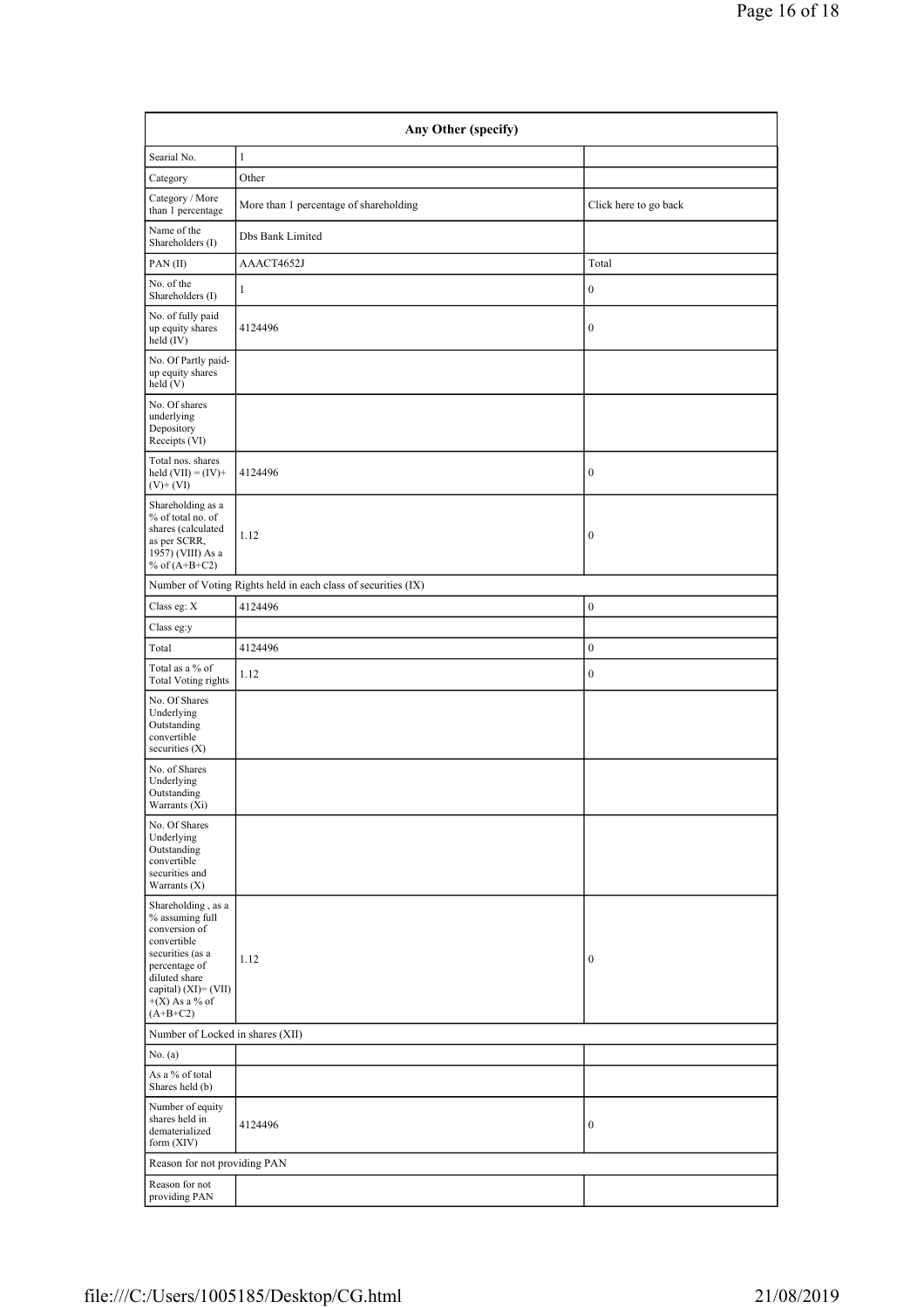| Any Other (specify)                                                                                                                                                                      |                                                               |                                        |                       |  |  |
|------------------------------------------------------------------------------------------------------------------------------------------------------------------------------------------|---------------------------------------------------------------|----------------------------------------|-----------------------|--|--|
| Searial No.                                                                                                                                                                              | $\mathbf{1}$                                                  | $\overline{c}$                         |                       |  |  |
| Category                                                                                                                                                                                 | Trusts                                                        | Others                                 |                       |  |  |
| Category / More<br>than 1 percentage                                                                                                                                                     | More than 1 percentage of shareholding                        | More than 1 percentage of shareholding |                       |  |  |
| Name of the<br>Shareholders (I)                                                                                                                                                          | Alok Choudhary                                                | Summicorp Ltd                          | Click here to go back |  |  |
| PAN(II)                                                                                                                                                                                  | QACHO0002Q                                                    | ABGFS4573B                             | Total                 |  |  |
| No. of the<br>Shareholders (I)                                                                                                                                                           | 1                                                             | $\mathbf{1}$                           | $\boldsymbol{0}$      |  |  |
| No. of fully paid<br>up equity shares<br>held (IV)                                                                                                                                       | 5804680                                                       | 4330832                                | $\boldsymbol{0}$      |  |  |
| No. Of Partly paid-<br>up equity shares<br>held (V)                                                                                                                                      |                                                               |                                        |                       |  |  |
| No. Of shares<br>underlying<br>Depository<br>Receipts (VI)                                                                                                                               |                                                               |                                        |                       |  |  |
| Total nos. shares<br>held $(VII) = (IV) +$<br>$(V)$ + $(VI)$                                                                                                                             | 5804680                                                       | 4330832                                | $\mathbf{0}$          |  |  |
| Shareholding as a<br>% of total no. of<br>shares (calculated<br>as per SCRR,<br>1957) (VIII) As a<br>% of $(A+B+C2)$                                                                     | 1.57                                                          | 1.17                                   | $\boldsymbol{0}$      |  |  |
|                                                                                                                                                                                          | Number of Voting Rights held in each class of securities (IX) |                                        |                       |  |  |
| Class eg: $\mathbf X$                                                                                                                                                                    | 5804680                                                       | 4330832                                | $\boldsymbol{0}$      |  |  |
| Class eg:y                                                                                                                                                                               |                                                               |                                        |                       |  |  |
| Total                                                                                                                                                                                    | 5804680                                                       | 4330832                                | $\bf{0}$              |  |  |
| Total as a % of<br><b>Total Voting rights</b>                                                                                                                                            | 1.57                                                          | 1.17                                   | $\boldsymbol{0}$      |  |  |
| No. Of Shares<br>Underlying<br>Outstanding<br>convertible<br>securities $(X)$                                                                                                            |                                                               |                                        |                       |  |  |
| No. of Shares<br>Underlying<br>Outstanding<br>Warrants (Xi)                                                                                                                              |                                                               |                                        |                       |  |  |
| No. Of Shares<br>Underlying<br>Outstanding<br>convertible<br>securities and No.<br>Of Warrants (Xi)<br>(a)                                                                               |                                                               |                                        |                       |  |  |
| Shareholding, as a<br>% assuming full<br>conversion of<br>convertible<br>securities (as a<br>percentage of<br>diluted share<br>capital) $(XI) = (VII)$<br>$+(X)$ As a % of<br>$(A+B+C2)$ | 1.57                                                          | 1.17                                   | $\boldsymbol{0}$      |  |  |
| Number of Locked in shares (XII)                                                                                                                                                         |                                                               |                                        |                       |  |  |
| No. $(a)$                                                                                                                                                                                |                                                               |                                        |                       |  |  |
| As a % of total<br>Shares held (b)                                                                                                                                                       |                                                               |                                        |                       |  |  |
| Number of equity<br>shares held in<br>dematerialized<br>form (XIV)                                                                                                                       | $\boldsymbol{0}$                                              | 4330832                                | $\boldsymbol{0}$      |  |  |
| Reason for not providing PAN                                                                                                                                                             |                                                               |                                        |                       |  |  |
| Reason for not<br>providing PAN                                                                                                                                                          |                                                               |                                        |                       |  |  |